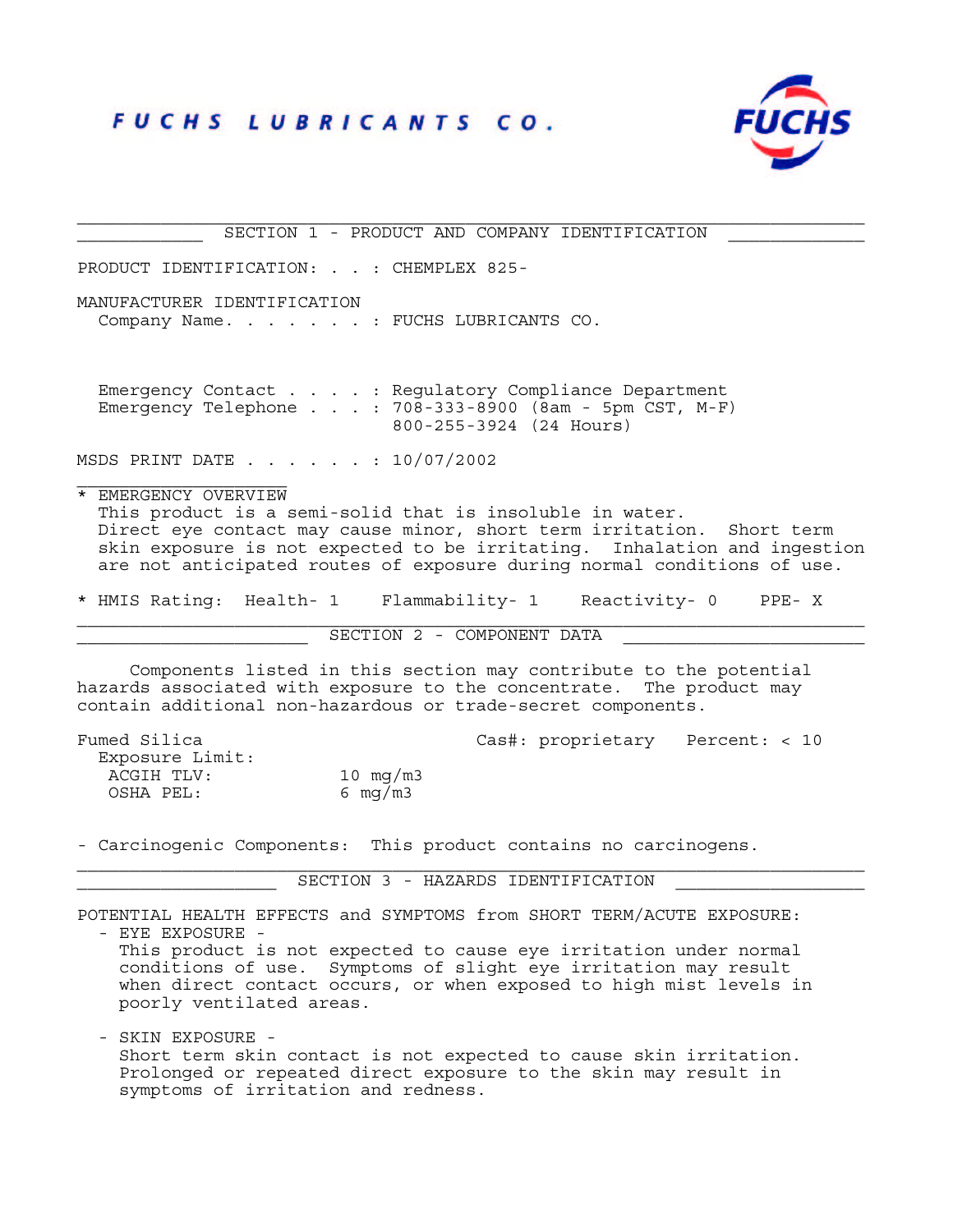- INHALATION - This product has low volatility and so is not expected to cause respiratory tract irritation during normal conditions of use. Exposure to high mist levels in poorly ventilated areas may cause temporary irritation to the upper respiratory tract.

---------------------------------------------------------------------------

 - INGESTION - Ingestion may cause slight stomach irritation and discomfort.

 POTENTIAL CHRONIC HEALTH EFFECTS: No further data known.

 MEDICAL CONDITIONS AGGRAVATED BY EXPOSURE: No further data known.

CARCINOGENICITY:

 This product is not listed as a known or suspected carcinogen by IARC, OSHA, or the NTP.

\_\_\_\_\_\_\_\_\_\_\_\_\_\_\_\_\_\_\_\_\_ SECTION 4 - FIRST AID MEASURES \_\_\_\_\_\_\_\_\_\_\_\_\_\_\_\_\_\_\_\_

EYE CONTACT:

 Hold eyelids open and flush with a steady, gentle stream of water for at least 15 minutes. If symptoms persist, contact a physician.

SKIN CONTACT:

 Remove product from the skin by washing with a mild soap and water. Contaminated clothing should be removed to prevent prolonged exposure. If product is injected under the skin, seek treatment immediately. If symptoms of exposure persist, contact a physician.

INHALATION:

 If signs or symptoms of overexposure occur, remove the employee to fresh air. If symptoms persist, seek medical attention.

INGESTION:

 If ingested, dilute stomach contents with two glasses of milk or water. (NOTE: Do NOT give anything by mouth to an unconscious person.) Do not induce vomiting without medical supervision. If vomiting occurs spontaneously, keep airway clear. If symptoms of ingestion persist, seek medical attention.

NOTE TO PHYSICIAN:

No further data known.

SECTION 5 - FIRE FIGHTING MEASURES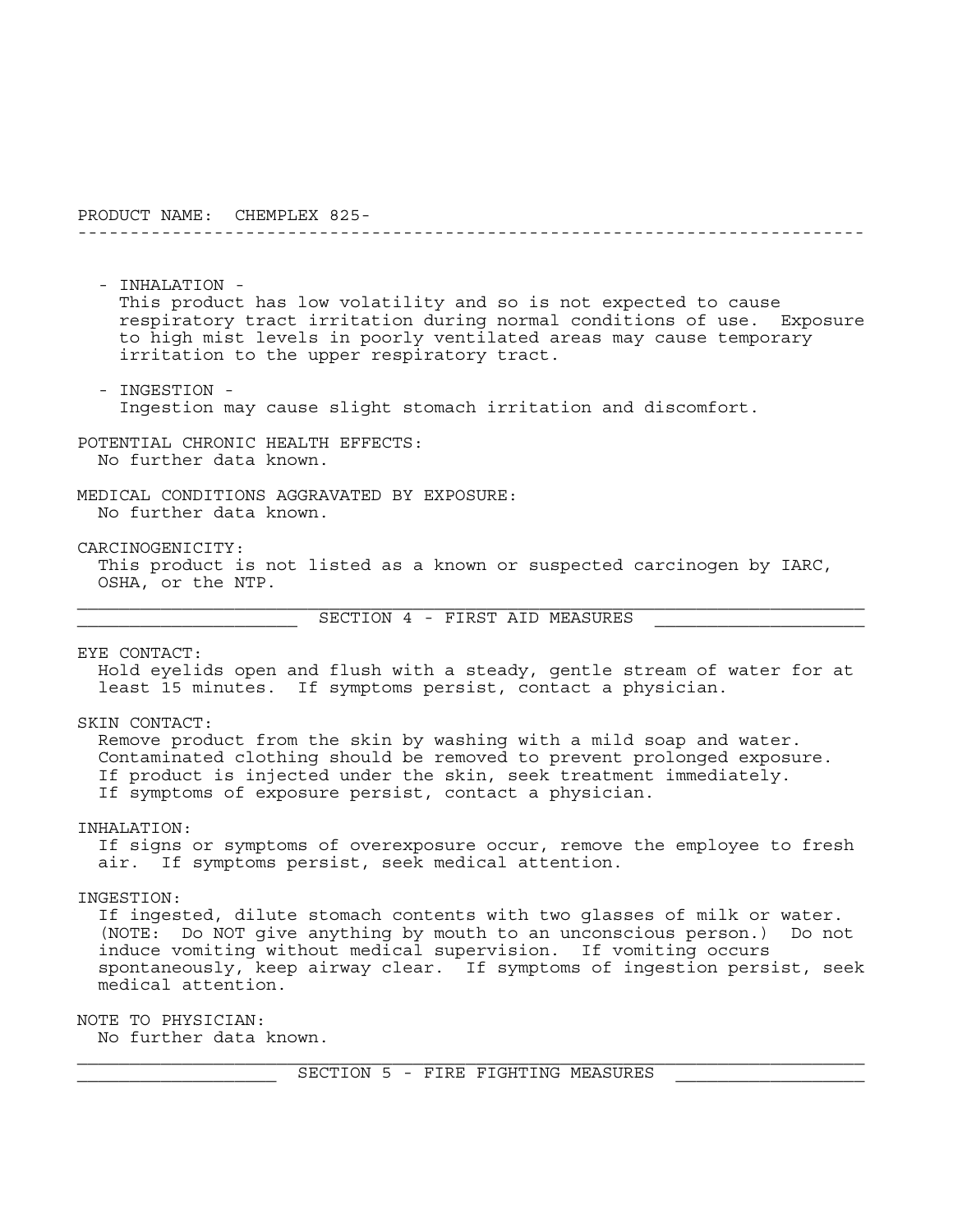FIRE AND EXPLOSIVE PROPERTIES: Flashpoint . . . . . . . . . . . . . : 300.0 °F COC Flammability Limits . . . . . . . . . : LEL -N/A UEL -N/A

EXTINGUISHING MEDIA:

 In accordance with NFPA guidance, dry chemical, foam, or CO2 fire extinguishers are all acceptable. Note that while water fog extinguishers are also acceptable, do NOT apply a direct stream of water onto burning product because it may cause spreading and increase fire intensity.

---------------------------------------------------------------------------

 UNUSUAL FIRE & EXPLOSION HAZARDS: No further data known.

FIRE-FIGHTING PROCEDURES AND EQUIPMENT:

 Emergency responders in the danger area should wear bunker gear and self contained breathing apparatus for fires beyond the incipient stage. See Section 8 of the MSDS for other PPE to be worn as conditions warrant.

SECTION 6 - ACCIDENTAL RELEASE MEASURES

CLEAN-UP MEASURES:

 Important: As with any spill or leak, before responding ensure that you are familiar with the potential hazards and recommendations of the MSDS. Appropriate personal protective equipment must be worn. See Section 8 of this MSDS for PPE recommendations.

 If possible, safely contain the spill with dikes or other spill response equipment appropriate for petroleum or organic material releases. Take measures to prevent spreading of product. Note that while product is combustible, it will not readily burn. However, as a precaution eliminate ignition sources. Prevent from entering sewers or waterways. Large volumes may be transferred to an appropriate container for proper disposal. Small volumes or residues may be soaked up with absorbents. Spill response materials should be collected for proper disposal.

SECTION 7 - HANDLING AND STORAGE

## HANDLING:

 As with any industrial chemical, handle the product in a manner that minimizes exposure to practicable levels. Prior to handling, consult Section 8 of this MSDS to evaluate personal protective equipment needs. Open containers slowly to relieve any pressure. Follow all other standard industrial hygiene practices.

 Empty containers may contain product residue. All safety precautions taken when handling this product should also be taken when handling empty drums and containers. Keep containers closed when not in use.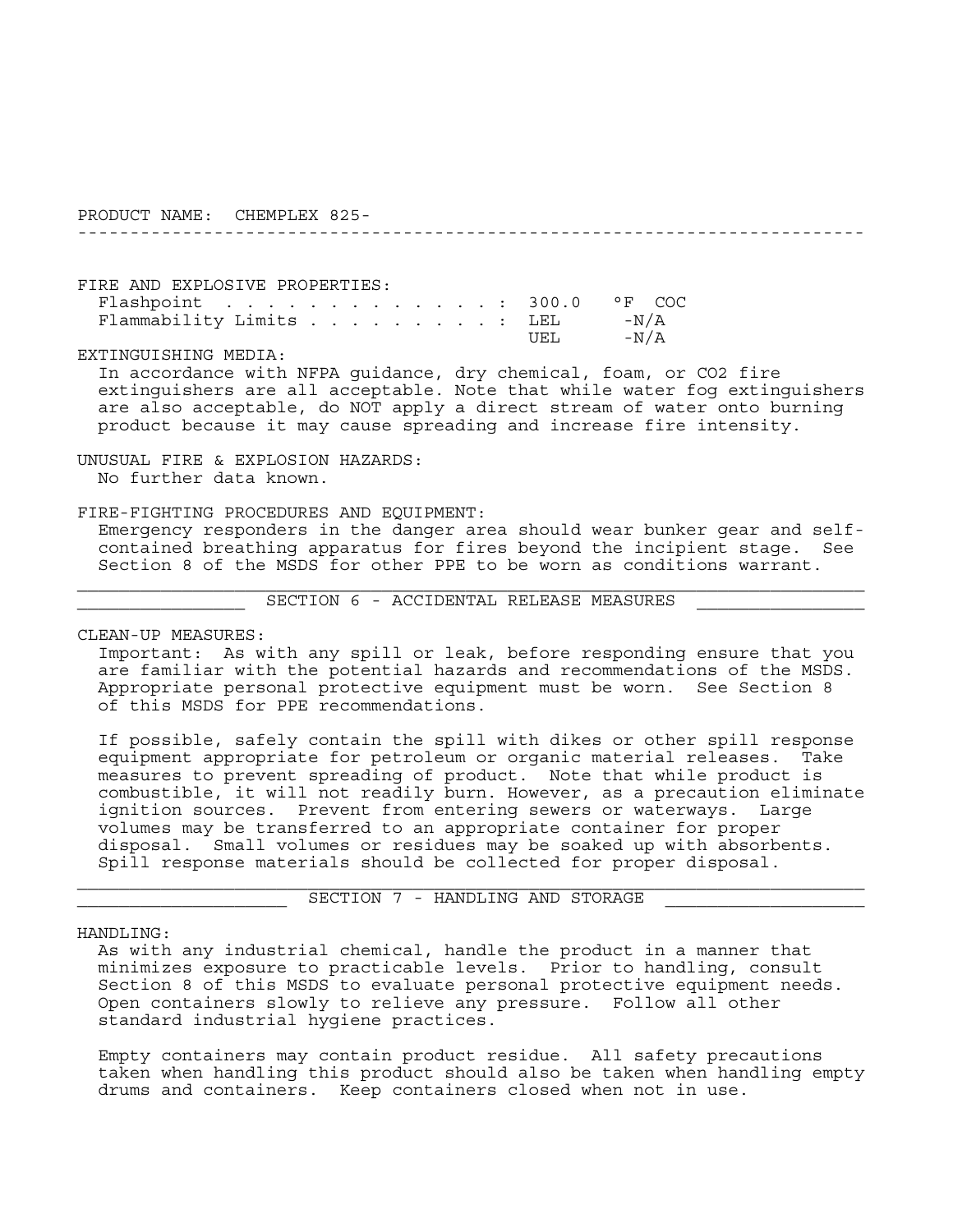Product residue in empty containers is combustible but will not readily burn. NOTE however, that excessive heating or cutting of empty containers may create an ignition source sufficient to start a fire and in extreme cases, cause an explosion.

---------------------------------------------------------------------------

#### STORAGE:

 Protect product quality by storing indoors and away from extreme temperatures. Close all containers when not in use.

SPECIAL COMMENTS:

No further data known.

SECTION 8 - EXPOSURE CONTROLS, PERSONAL PROTECTION

## PERSONAL PROTECTIVE EQUIPMENT:

 Selection of personal protective equipment should be based upon the anticipated exposure and made in accordance with OSHA's Personal Protective Equipment Standard found in 29 CFR 1910 Subpart I. The following information may be used to assist in PPE selection.

- EYE PROTECTION -

 Wear eye protection appropriate to prevent eye exposure. Where splashing is not likely, chemical safety glasses with side shields are recommended. Where splashing may occur, chemical goggles or full face shield is recommended.

- SKIN PROTECTION -

 Gloves are not normally needed during normal conditions of use. If health effects are experienced, oil or chemical resistent gloves such as butyl or nitrile are recommended.

 Where splashing or soaking is likely, wear oil or chemical resistent clothing to prevent exposure.

- RESPIRATORY PROTECTION -

 A respirator may be worn to reduce exposure to vapors, dust, or mist. Select a NIOSH/MSHA approved respirator appropriate for the type and physical character of the airborne material. A self-contained breathing apparatus is recommended in all situations where airborne contaminant concentration has not been confirmed to be below safe levels. Respirator use should comply with the OSHA Respirator Protection Standard found in 29 CFR 1910.134.

## ENGINEERING CONTROLS:

 Normal general ventilation is expected to be adequate. It is recommended that ventilation be designed in all instances to maintain airborne concentrations at lowest practicable levels. Ventilation should at a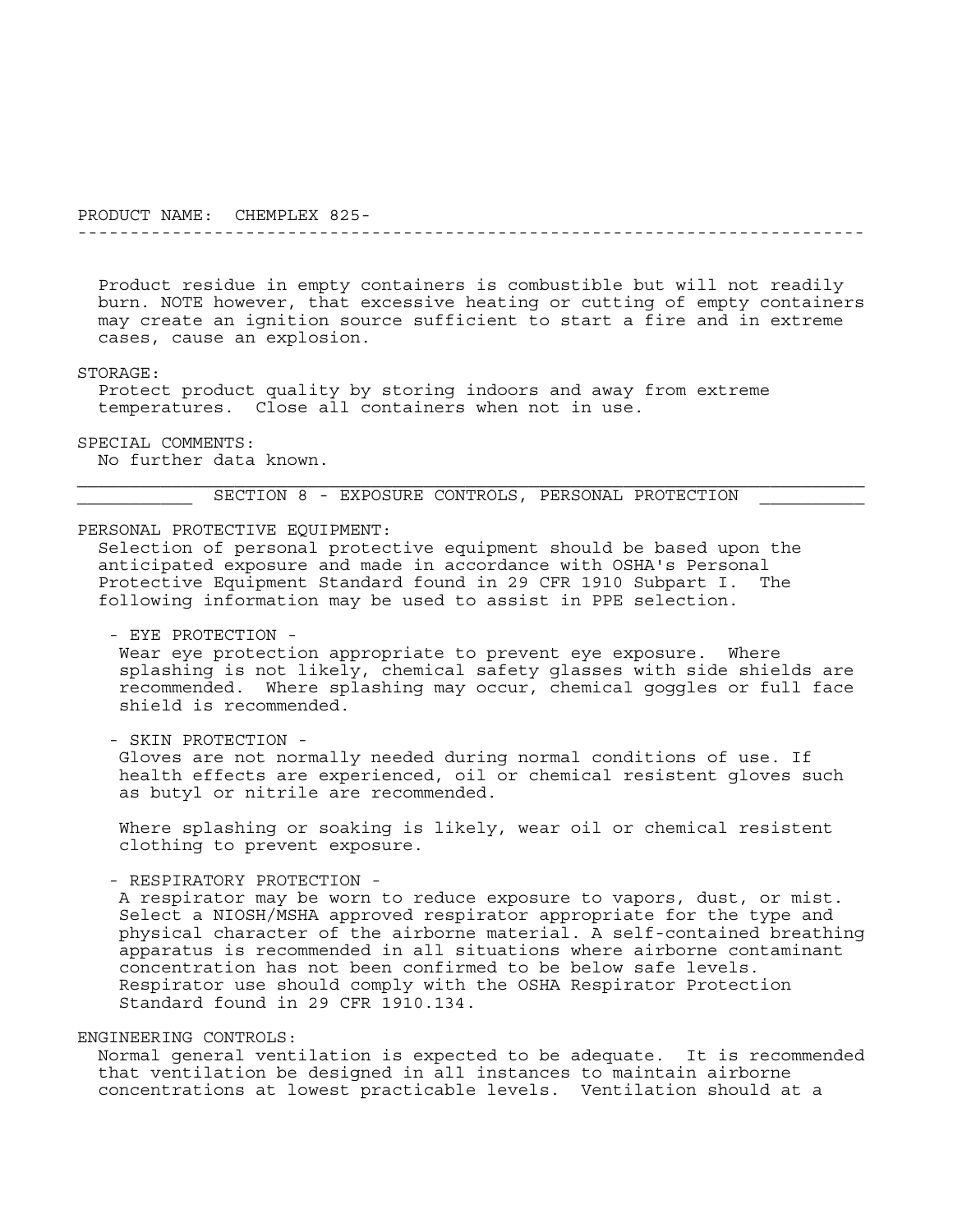---------------------------------------------------------------------------

 minimum, prevent airborne concentrations from exceeding any exposure limits listed in Section 2 of this MSDS.

 The user may wish to refer to 29 CFR 1910.1000(d)(2) and the ACGIH "Threshold Limit Values for Chemical Substances and Physical Agents Biological Exposure Indicies" (Appendix C) for the determination of exposure limits of mixtures. An industrial hygienist or similar professional may be consulted to confirm that the calculated exposure limits apply.

SECTION 9 - PHYSICAL AND CHEMICAL PROPERTIES

Physical Appearance . . . . . . . . . Translucent white gel Odor . . . . . . . . . . . . . . . . . Odorless Physical State . . . . . . . . . . . Semi-solid Water Solubility . . . . . . . . . . : Insoluble Specific Gravity . . . . . . . . . . : .970

\_\_\_\_\_\_\_\_\_\_\_\_\_\_\_\_\_ SECTION 10 - STABILITY AND REACTIVITY \_\_\_\_\_\_\_\_\_\_\_\_\_\_\_\_\_

INCOMPATIBILITIES:

This product is incompatible with strong oxidizing agents.

DECOMPOSITION PRODUCTS MAY INCLUDE:

 Thermal decomposition products are dependent on combustion conditions. A complex mixture of airborne solid, liquid, particulates and gasses may evolve when the material burns. Combustion byproducts may include: oxides of carbon, incompletely burned hydrocarbons as fumes and smoke.

CONDITIONS TO AVOID:

 Avoid contact with incompatible materials and exposure to extreme temperatures.

POLYMERIZATION:

This product is not expected to polymerize.

STABILITY:

This product is stable.

SECTION 11 - TOXICOLOGICAL INFORMATION

#### EYE EFFECTS:

No further toxicological data known.

SKIN EFFECTS:

No further toxicological data known.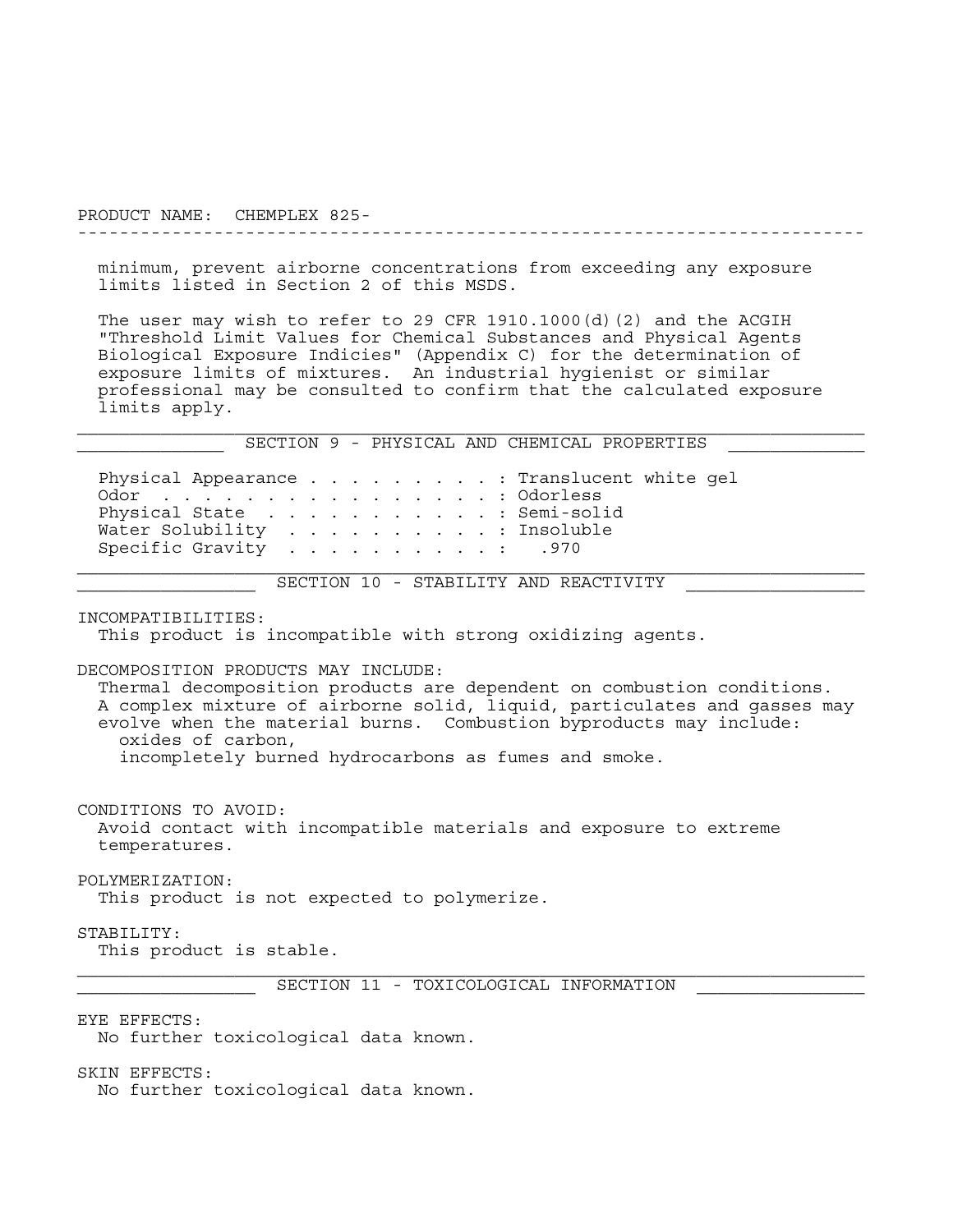---------------------------------------------------------------------------

ORAL EFFECTS:

No further toxicological data known.

 INHALATION EFFECTS: No further toxicological data known.

OTHER:

No further data known.

SECTION 12 - ECOLOGICAL INFORMATION

ECOTOXICOLOGICAL INFORMATION:

 This product has not been evaluated for ecotoxicity. As with any industrial chemical, exposure to the environment should be prevented and minimized wherever possible.

 ENVIRONMENTAL FATE: The degree of biodegradability and persistence of this product has not been determined.

\_\_\_\_\_\_\_\_\_\_\_\_\_\_\_\_\_\_ SECTION 13 - DISPOSAL CONSIDERATIONS \_\_\_\_\_\_\_\_\_\_\_\_\_\_\_\_\_

WASTE DISPOSAL:

 Ensure that collection, transport, treatment, and disposal of waste product, containers and rinsate complies with all applicable laws and regulations. Note that use, mixture, processing, or contamination of the product may cause the material to be classified as a hazardous waste. It is the responsibility of the product user or owner to determine at the time of disposal, whether the product is regulated as a hazardous waste.

SECTION 14 - TRANSPORT INFORMATION

DOT HAZARDOUS MATERIAL INFORMATION:

 Not regulated by US DOT unless shipped in pressurized containers. See bill of lading for proper DOT classification of pressurized container.

SECTION 15 - REGULATORY INFORMATION

FEDERAL REGULATIONS:

SARA 313:

 This product contains NONE of the substances subject to the reporting requirements of Section 313 of Title III of the Superfund Amendments and Reauthorization Act of 1986 and 40 CFR Part 372.

 CERCLA Reportable Quantity: Any components listed below have been assigned a reportable quantity